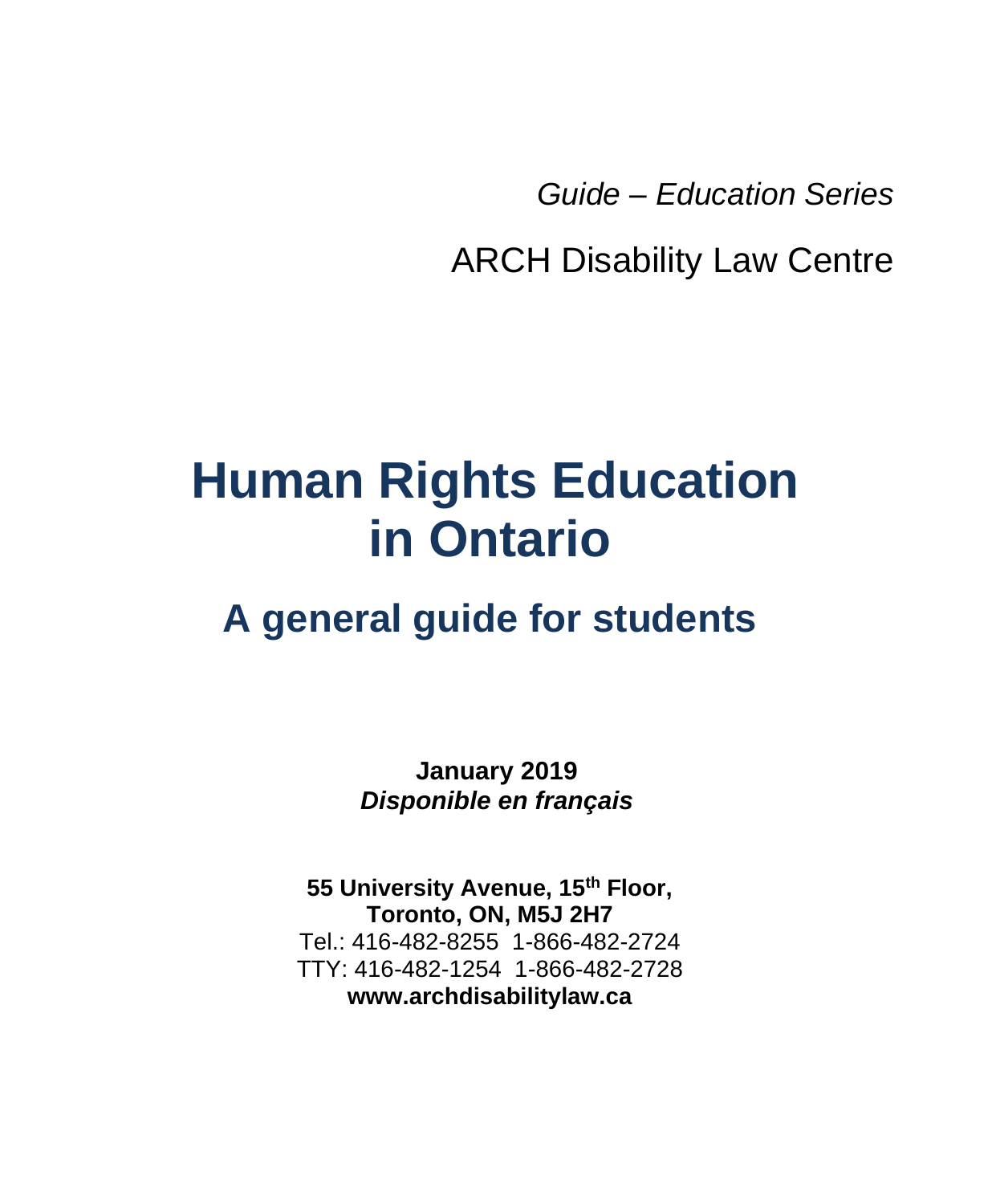*\*DISCLAIMER: The information provided in these materials is not intended to be legal advice. Consult a lawyer or legal worker if you need legal advice on a specific matter. This information is current as of January 2019.*

Please note that the information in this Guide does not apply to all situations. A person's accommodation needs may vary over time and at different points in the day. Always ask the person with the disability how to most appropriately accommodate them.

© ARCH Disability Law Centre, 2019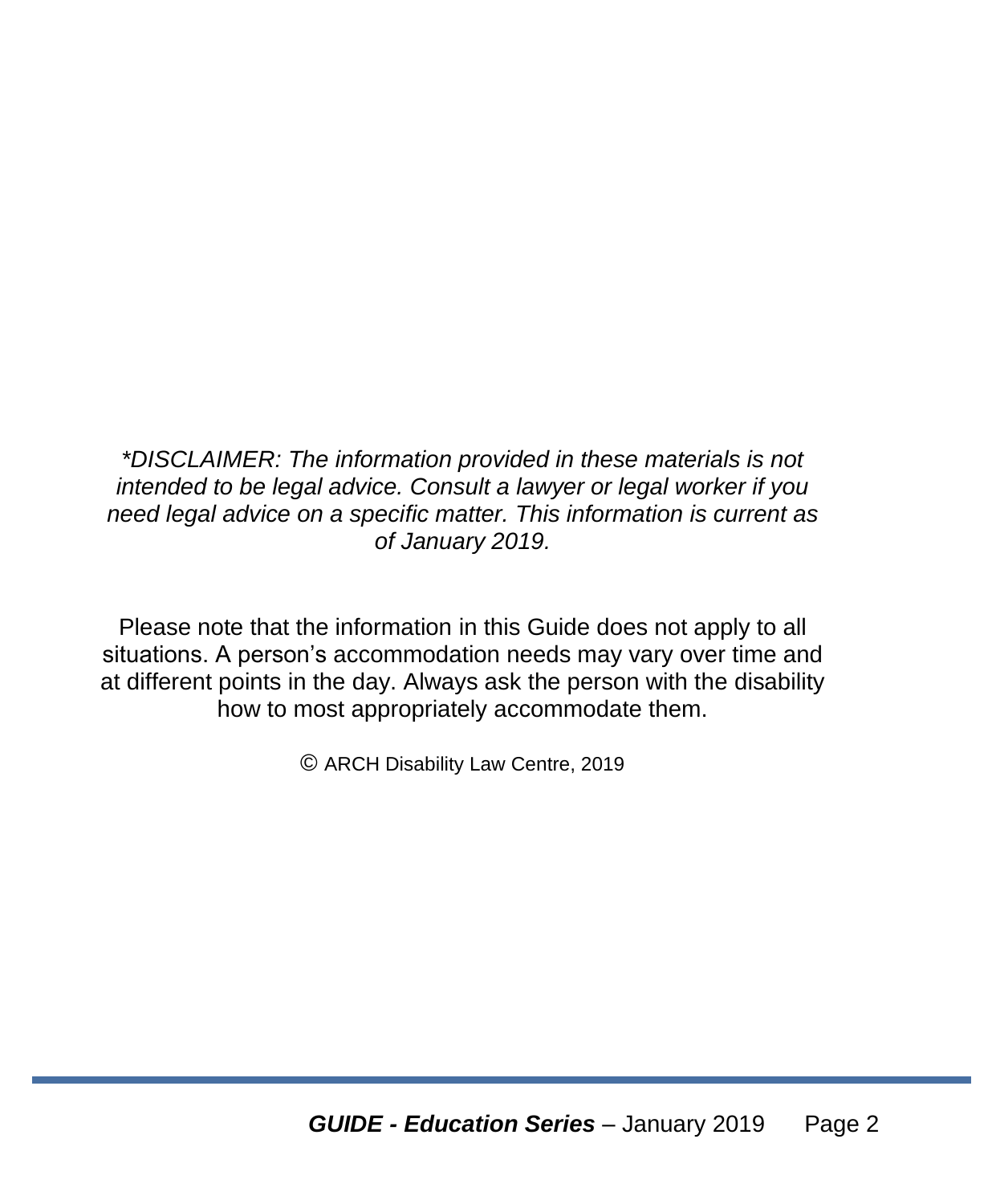## **Table of Contents**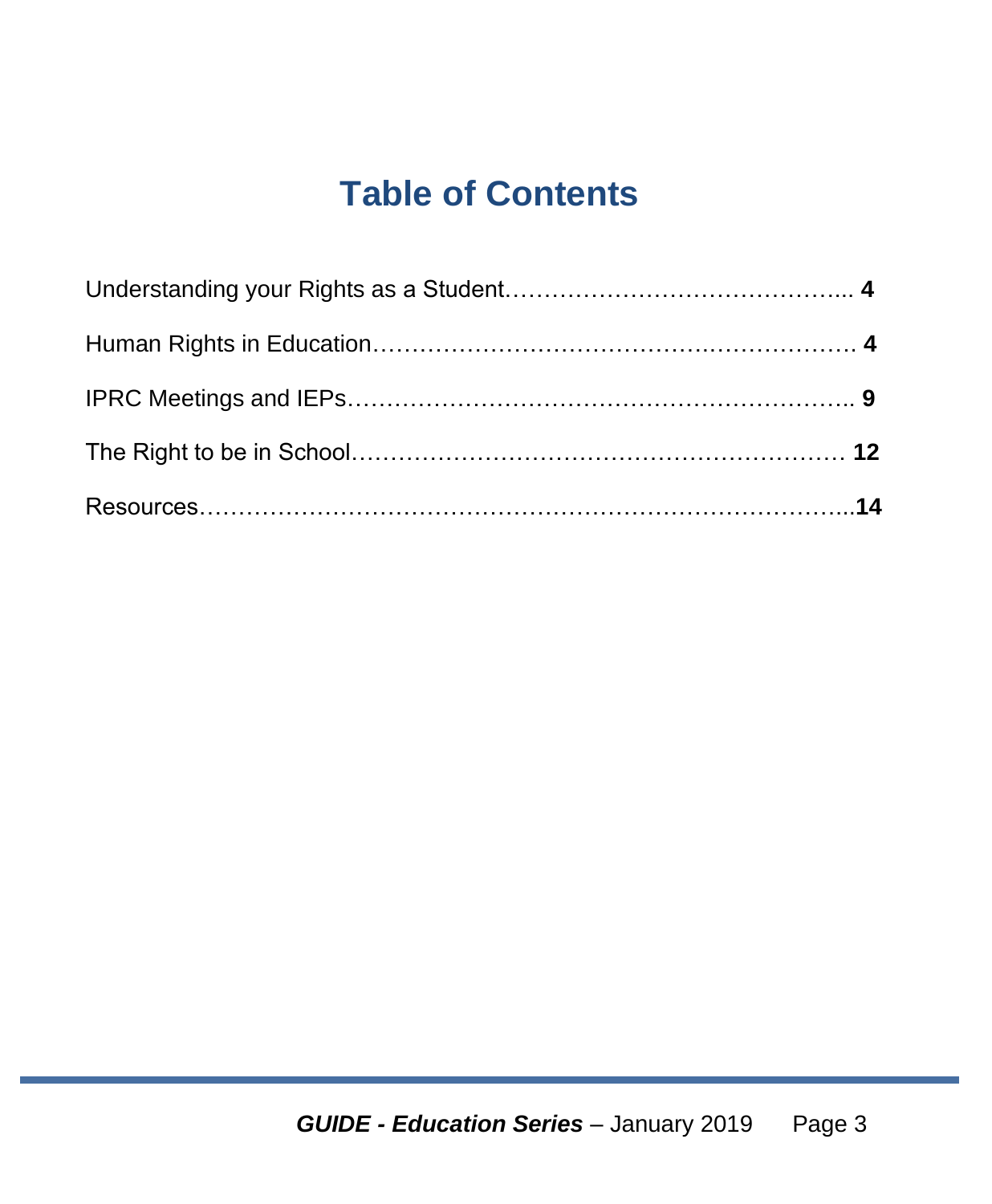## **Understanding your Rights as a Student**

Students across Ontario have the right to free primary and secondary education regardless of who they are or where they come from. That is no less true for students with disabilities. However, students with disabilities often need accommodations and added protections to get an education. It can often be challenging for them to get what they need.

There are a number of ways that schools may fail to meet their legal obligation to educate students with disabilities. These include:

- Failing to provide appropriate accommodations
- Failing to provide an appropriate classroom placement
- Inappropriately disciplining a student

In light of these barriers, it is crucial that students understand their rights in the education system. The information contained in this booklet is meant to provide students with a basic understanding of some important laws that give them rights in the education system.

The laws that most affect students with disabilities are the *Education Act* and Ontario's *Human Rights Code.* This booklet will explain what each of these laws mean for students with disabilities in the education system.

### **What is the** *Human Rights Code* **and Why Does it Matter to Me?**

The *Human Rights Code* ('*Code*') is a provincial law that protects students with disabilities from discrimination. It states that school boards must ensure that students with disabilities can access a meaningful education.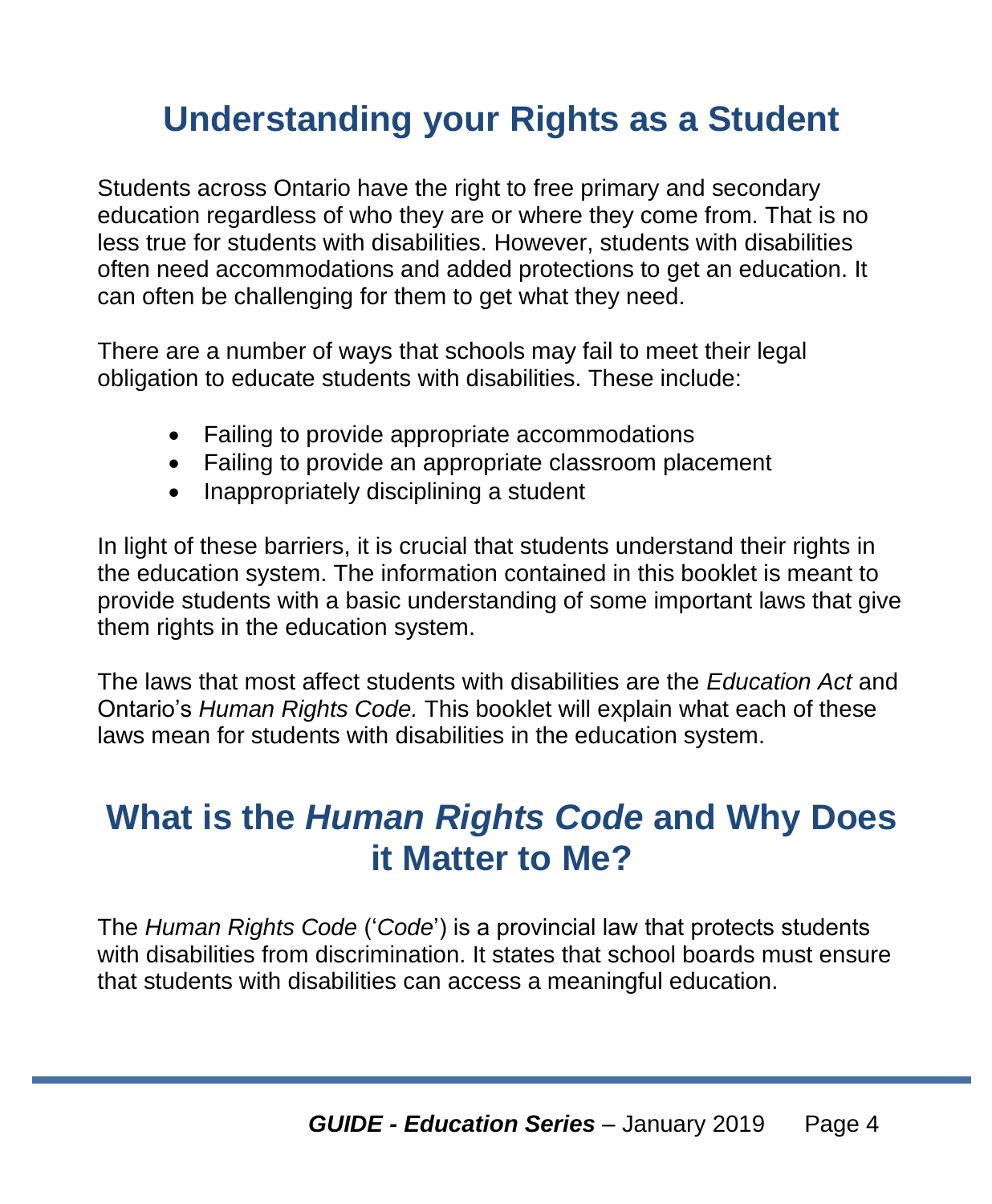The *Code* also says that school boards must work to remove barriers which prevent students with disabilities from accessing an education. For example, if a student uses a wheelchair, the *Code* says that their classroom must be accessible to them.

The *Code* also says that school boards must provide "accommodations" to students. Accommodations are the supports that a student needs to get an education equal to that of their peers. Accommodations can include things like getting support from an educational assistant, getting school materials in alternate formats, or getting an iPad with apps that help a student learn. Proper accommodation can also mean that you get these supports in the regular classroom alongside your peers without disabilities. The duty to provide accommodation is very broad and requires school boards to accommodate you up to the point of 'undue hardship'. That will be discussed in greater detail later in this Guide.

For more information about education and the *Code* you can visit: <https://www.advocacyforinclusion.com/copy-of-video-01-introduction>

### **How is disability defined?**

Disability is defined very broadly under the *Code.* This means that it gives students with all types of disabilities protection from discrimination and the right to accommodations. There is no set list of disabilities that the *Code*  covers but it includes physical disabilities, mental health disabilities, and developmental disabilities. The *Code* even covers people who do not have a disability but are perceived to have a disability.

If you have questions about whether you are protected by the *Code* you should contact ARCH or another lawyer.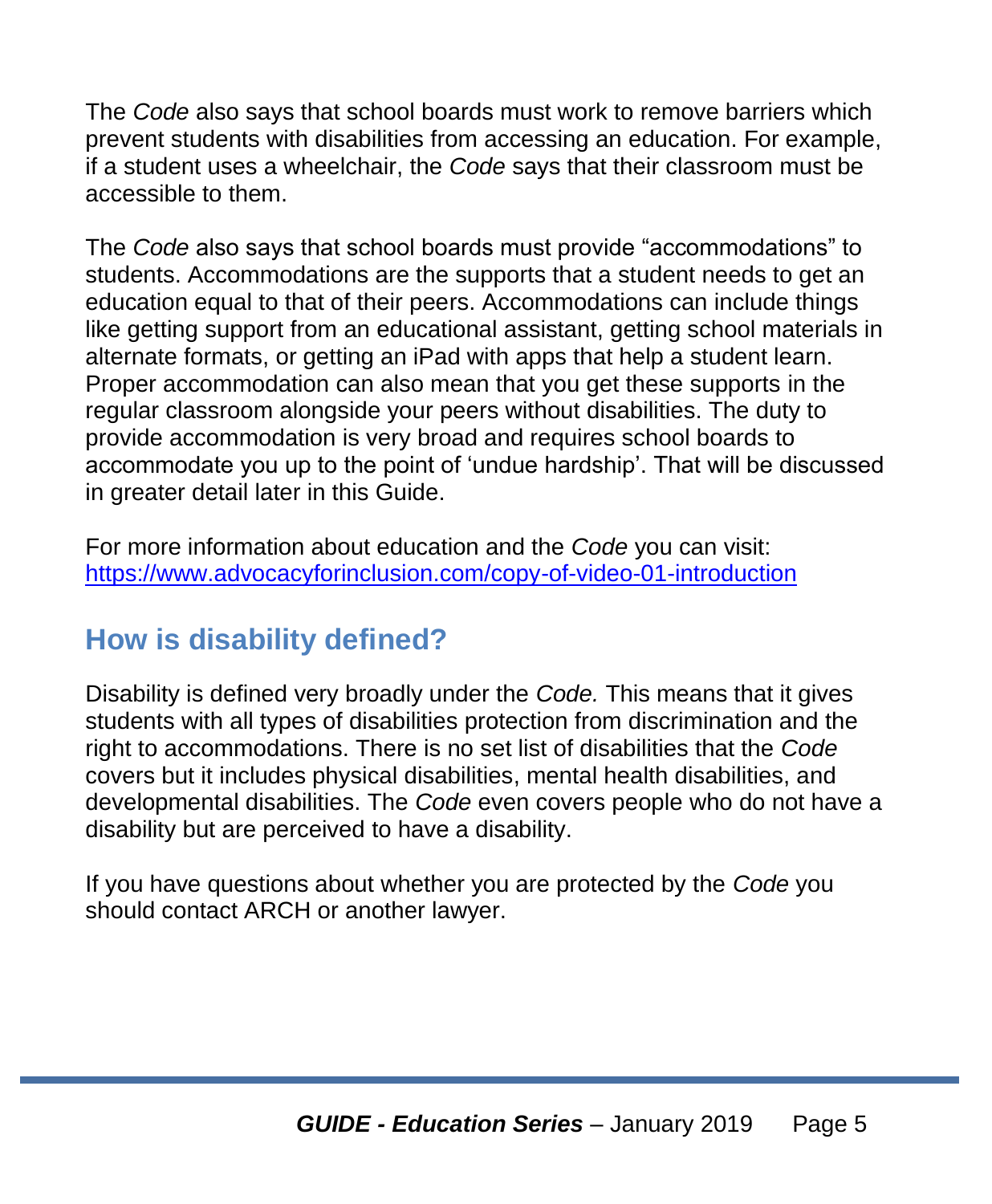#### **Who decides what my accommodations are?**

No one person gets to decide what accommodations you are supposed to get. The law says that everyone involved in your education should consult with each other to figure out what the best accommodations should be. The law also says that everyone should cooperate as best they can when doing this – it should not be a fight between the school and families.

As part of the requirement that everyone cooperate, the law says that everyone has some basic responsibilities. For example, **school boards** have an obligation to talk with you and your parents/guardians about the type of accommodations and the type of placement that they think they should provide. School boards must:

- a. Take your views into consideration;
- b. Tell you and your parents about the accommodations and supports that are available;
- c. If you, the school and your parents agree that an assessment from a professional is needed to find the best accommodations, then the school board has to pay for that;
- d. Ensure that any information the school board has about your disability is shared only with people who need to know because they are helping with your accommodations;
- e. Limit their requests for information to only the type of information which is necessary to provide accommodations (e.g. they do not need to know your diagnosis); and
- f. Educate all faculty, staff and students about disability related issues.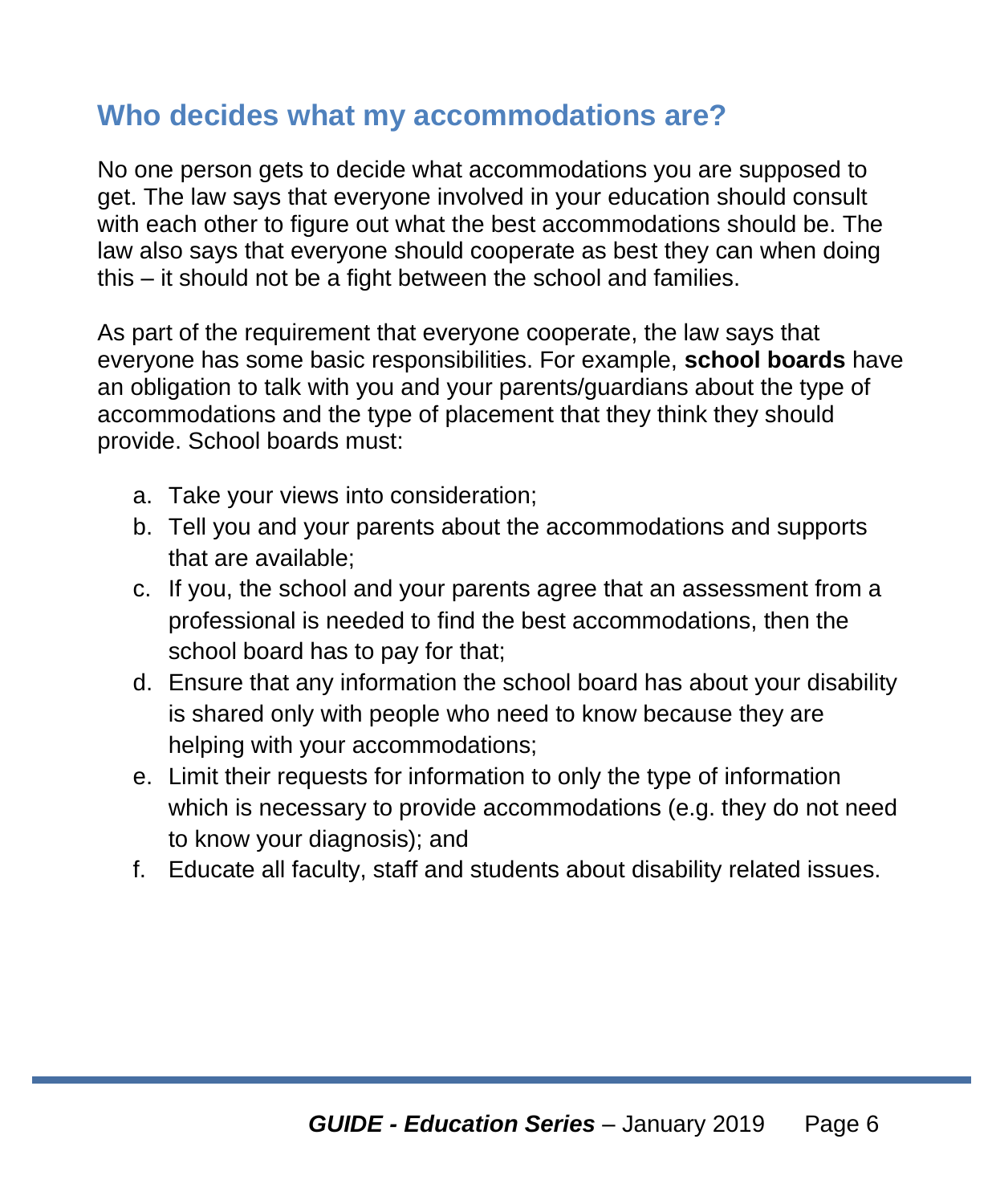**Students** and **parents** also have obligations too. These include:

- a. You must tell the school that you have a disability. If you know what you need as an accommodation at school you also need to tell the school about that;
- b. You may have to give them some of your medical information. Remember that you only have to give them what is **necessary** to create an accommodation plan for you; and
- c. Work with the school on an ongoing basis to ensure that accommodations are up to date.

#### **Does my school have to give me any accommodation I want?**

Schools must give you the accommodation that you need in order to get a meaningful education. They must provide these accommodations up to the point where it causes a school board "undue hardship". Undue hardship is a legal term. It means that in some situations it may be really difficult to give a student a certain type of accommodation and because it is so difficult, they do not have to provide it.

It is very difficult for a school to say an accommodation is undue hardship. In order to claim that accommodating you would be too hard, school boards must prove that the accommodation would be very expensive or very risky to put in place.

The law only takes three things into account in figuring out whether something is undue hardship. These are:

- The **cost** of the accommodation;
- Outside **sources of funding** for an accommodation, if any; and
- Any **health and safety requirements** that would make providing the student the accommodation difficult.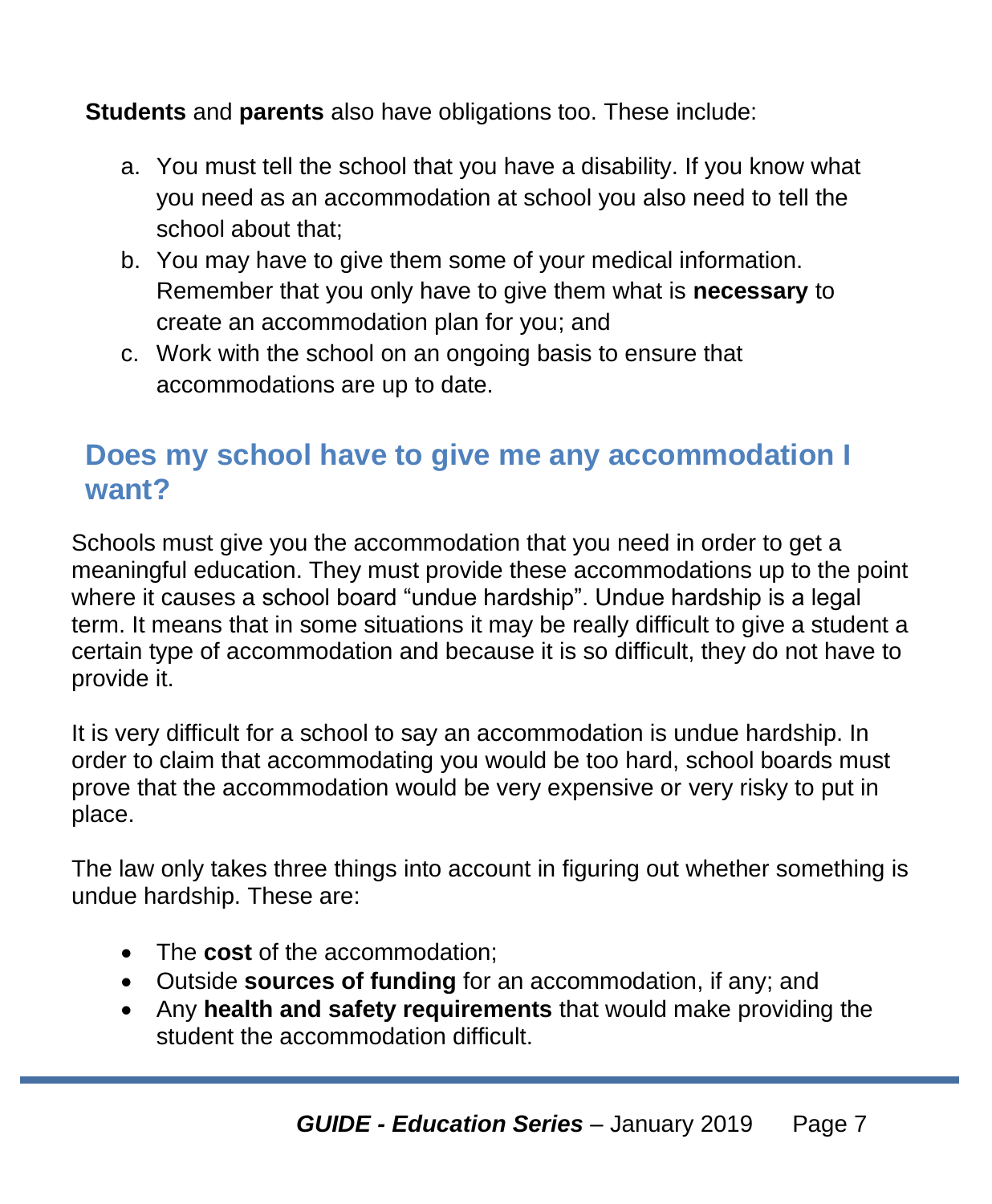No other reasons are considered undue hardship. For example, inconvenience is not considered to be undue hardship. Just because an accommodation is inconvenient does not mean that a school board does not have to put it in place.

If you are in a situation where a school is claiming it cannot accommodate you because it would cause them undue hardship, **you should contact ARCH or another lawyer for legal advice**.

#### **What can I do if I believe my rights were violated?**

If you believe that your rights have been violated or that you are not getting proper accommodations, you should seek legal advice from ARCH or another lawyer.

You can also apply to the Human Rights Tribunal of Ontario (HRTO) to complain about the violation of your rights. This is a formal legal process and it may include mediation and a hearing before an independent decision maker.

For more information see the HRTO's Applicant's Guide at <http://www.sjto.gov.on.ca/documents/hrto/Guides/Applicants%20Guide.html>

To learn more about the *Human Rights Code* as it applies to education, the Ontario Human Rights Commission has created a Policy on Accessible Education for Students with Disabilities. This can be accessed at: <http://ohrc.on.ca/en/policy-accessible-education-students-disabilities>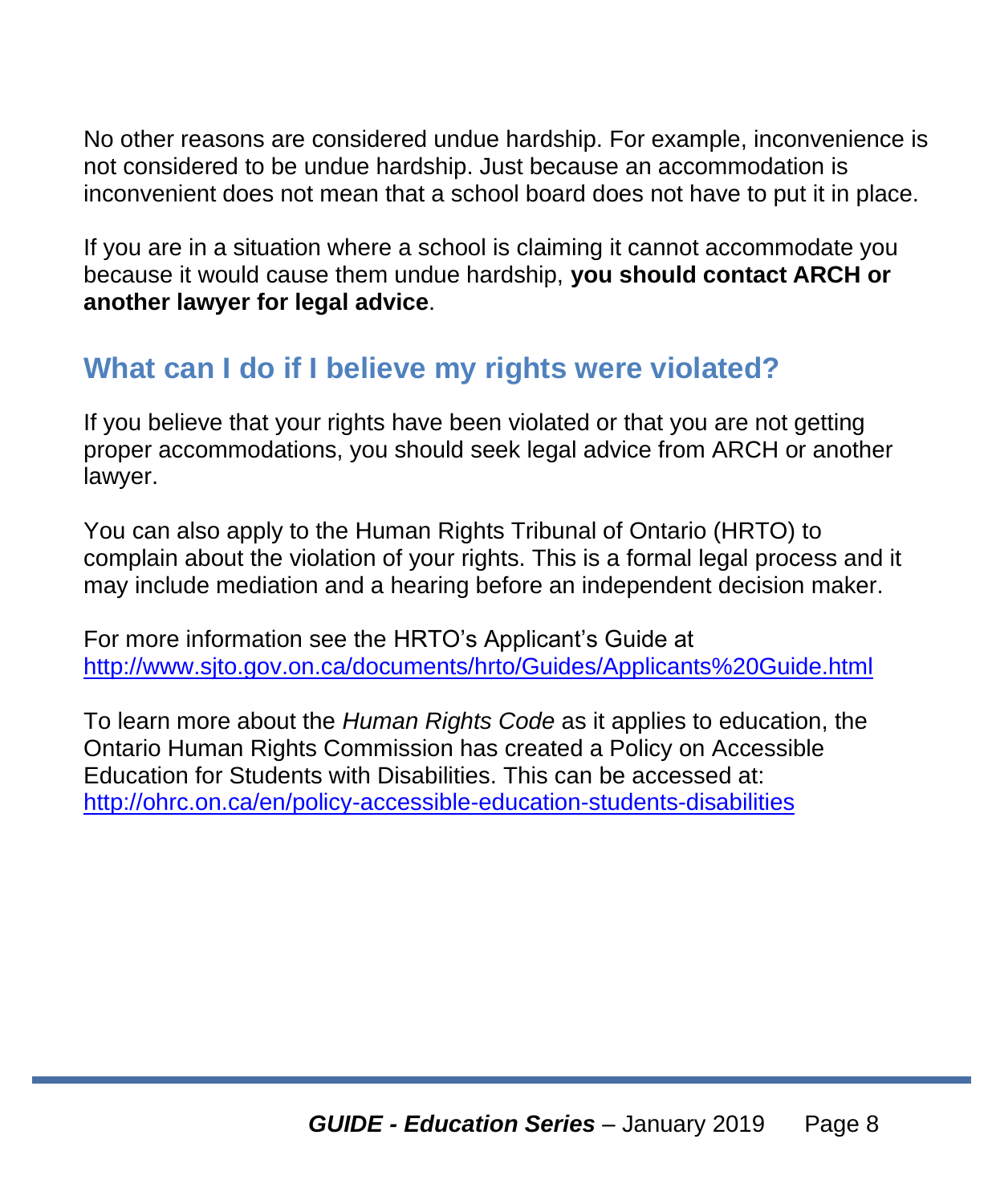## **IPRC Meetings and IEPs**

#### **The Education Act**

Now that we have covered some parts of the *Code*, this Guide will discuss the *Education Act.* The *Code* talks about many of the rights students have in the education system. The *Education Act* is more focused on how schools will try to deliver their services.

For example, the *Education Act* tells school boards how to identify students with disabilities and how to make placement decisions for them. Placement decisions are decisions about what type of classroom a student should be in. Students can be placed in a regular classroom, a classroom with just students with disabilities or some mix of the two.

The *Education Act* also says that students with disabilities should have a plan for their education. This is called an Individual Education Plan. These plans often record all of the accommodations a student should be receiving.

#### **How are students identified and placed?**

The *Education Act* says that school boards must take steps to identify students with disabilities and to provide them with the right placement. To do this, the *Education Act* says that school boards must set up an "Identification, Placement and Review Committee" (IPRC). This committee makes decisions about identifying a student with a disability and putting them in the right placement.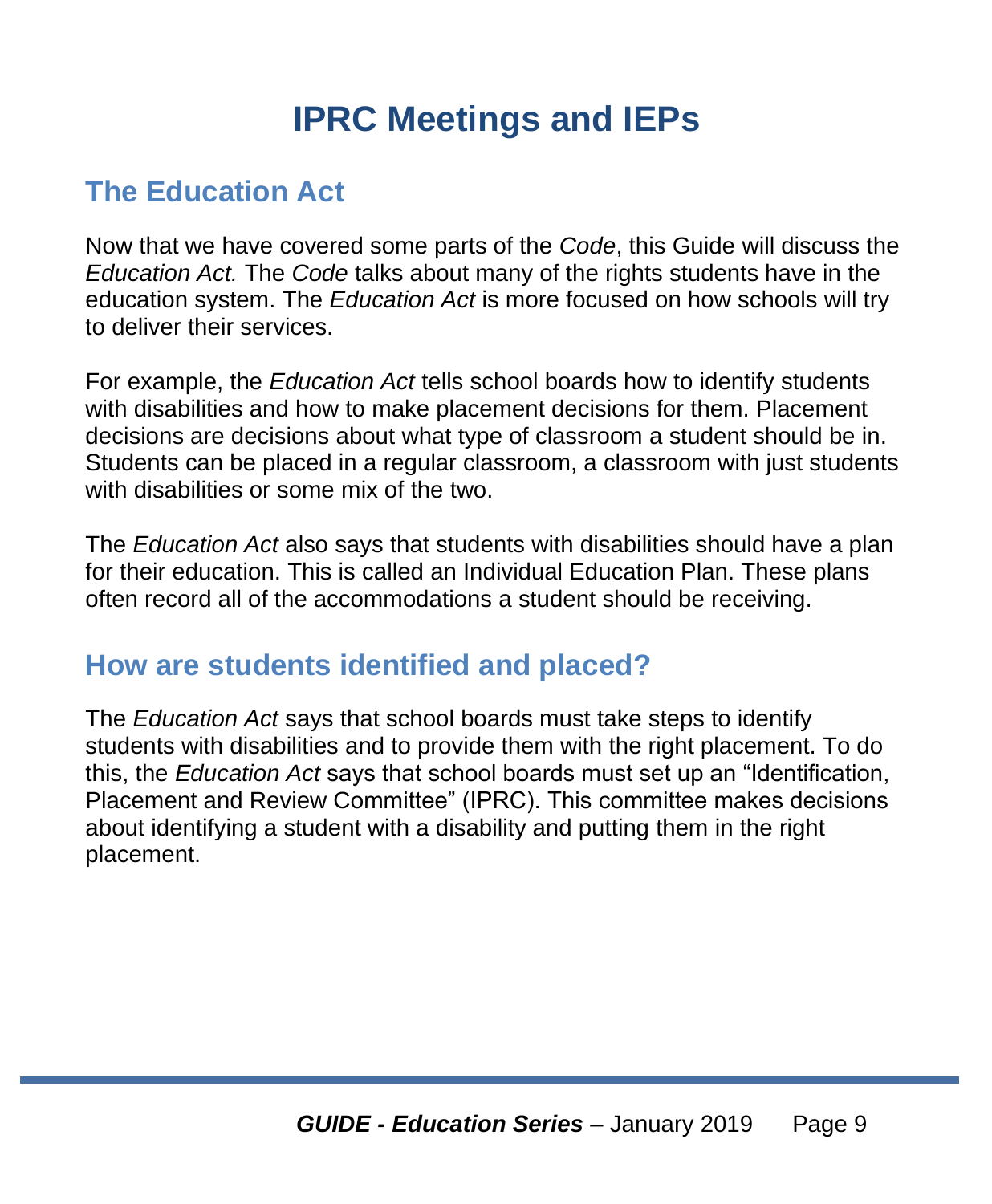Students with a disability who need additional accommodation are identified as having an "exceptionality". This just means that they have unique needs. There are five main categories of exceptionalities:

- Behaviour
- Communication
- Intellectual
- Physical
- Multiple (more than one exceptionality)

Once a student is identified, the Committee must figure out where a student should be placed within the school board. In most school boards, the Committee will place a student in either a "regular" classroom or a "segregated" classroom with only other students with disabilities. Sometimes the Committee will place a student in the regular classroom for some of the time and a segregated classroom for the rest of the time.

If you want to be in a regular classroom, it is really important that you go to the meeting of the Committee.

### **Rights of Students**

Students over 16 have a number of rights during the IPRC meeting. These include:

- To be present at the meeting and tell the Committee what sort of placement they would like. The Committee must consider this request;
- To give or refuse consent for any medical assessments that the Committee might want a student to get;
- To get a copy of all of the information the Committee is using to make a placement decision. They should get this in advance;
- To present evidence to the Committee about why the placement they want would be best; and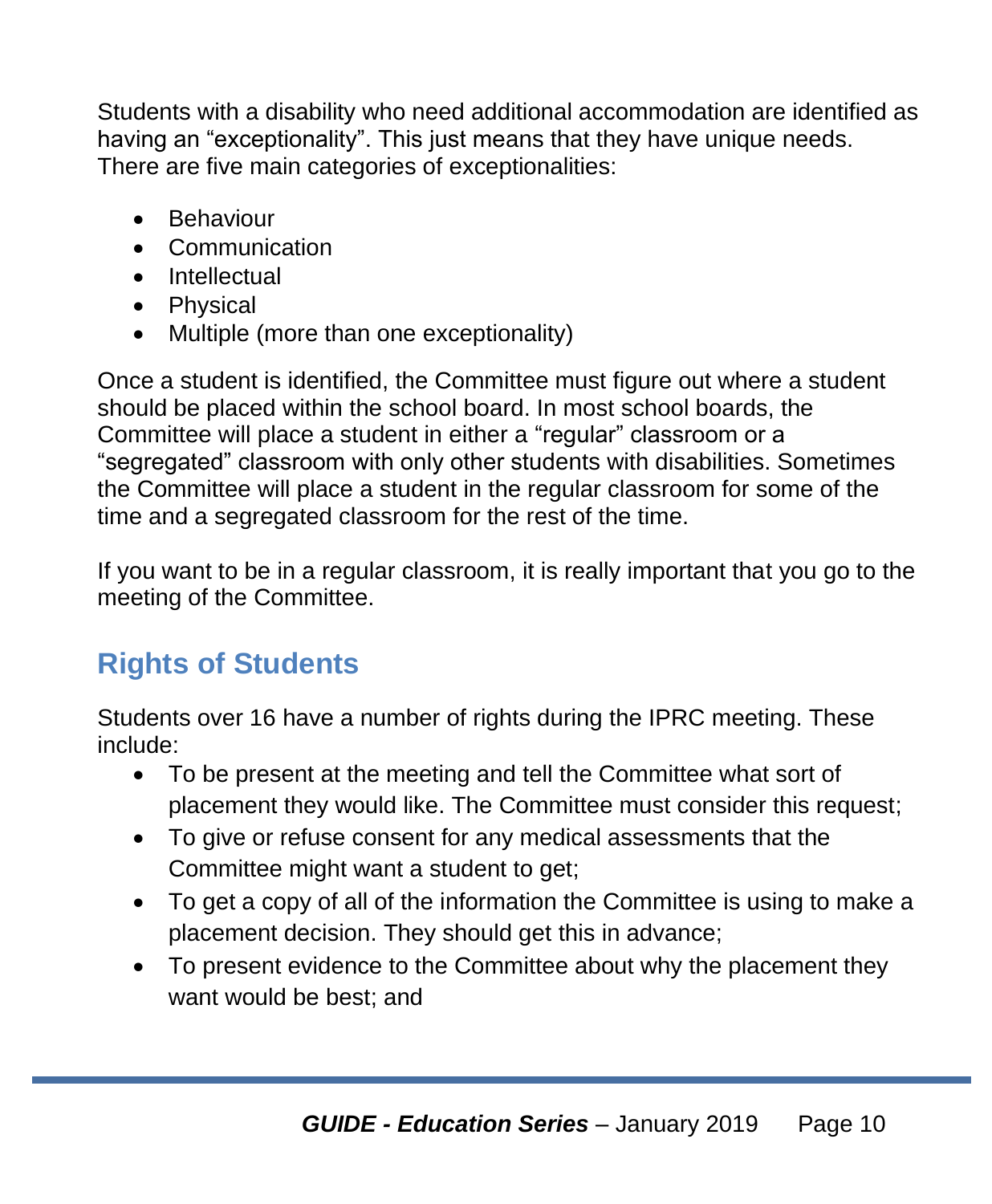• Students cannot appeal a decision by the Committee on their own, but they can ask that their parents do this.

Students under 16 should still be involved in decisions about their placement. They should be allowed to participate to the extent that this is possible.

### **Is an IPRC Right for You?**

Whether an IPRC is right for you depends on your individual circumstances, your strengths and abilities, and the school. You do not need an IPRC in order to get services, accommodations or an Individual Education Plan. Some benefits of the IPRC process include:

- It provides a legal avenue to appeal a placement decision; and
- Ensures that an Individual Education Plan (IEP) will be created after 30 days of the start of the placement.

If you want more information about IPRC's you should visit: <https://www.advocacyforinclusion.com/copy-of-video-03-advocacy-101>

### **What is an IEP and how can it help me?**

An Individual Education Plan (IEP) is a plan to figure out how best to educate a student. It is written by your school. The school is supposed to talk to you and your parents about what should be in it. The IEP sets out your learning expectations and any accommodations that you may need to get a meaningful education.

Once an IPRC decides where you should be placed, and your parents agree with the placement, a school has to write an IEP for you within 30 days.

Even if you do not have an IPRC decision, you can still get an IEP. This is often important because it can ensure that the expectations for you, the school and your parents or guardians are clear. It will lay out what the school should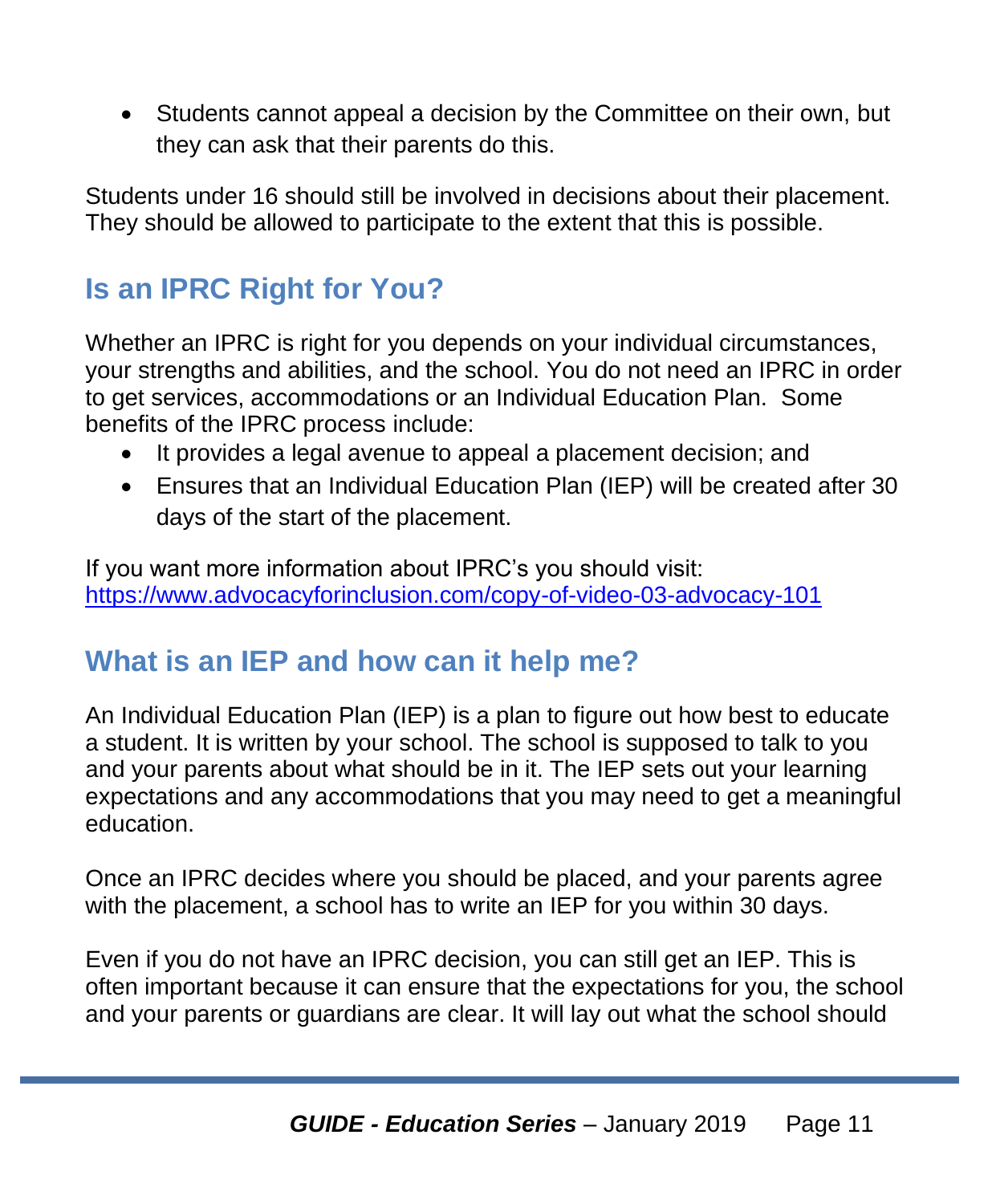be providing, what your parents are supposed to do and what your responsibilities are.

The IEP should be regularly reviewed to ensure that it is up to date and that it meets your needs.

Finally, it is very important to remember that having an IEP or an IPRC decision is not needed to get accommodations. You are entitled to accommodations whether there is an IEP or IPRC or not. The IEP and IPRC are just tools to help you get the accommodations you need.

If you want more information about IEP's you should visit: [https://www.advocacyforinclusion.com/copy-of-video-03-advocacy-101.](https://www.advocacyforinclusion.com/copy-of-video-03-advocacy-101)

## **The Right to be in School**

#### **What are exclusions?**

The final part of this booklet will talk about the right to be in school. Many students with disabilities still have trouble getting access to school all the time. This can happen because:

- They are told they cannot come to school by the principal because of a special section of the Education Act (s. 265(1)(m)).
- Their school day is shortened compared to other students (e.g. they go to school for two hours instead of six like other students).
- The school simply asks them to stay home (or asks their parents to keep them home).

When these things happen to a student, we call it an "exclusion". It is important to remember that these are different from suspensions and expulsions. Suspensions and expulsions are part of discipline while exclusions often happen to students for other reasons.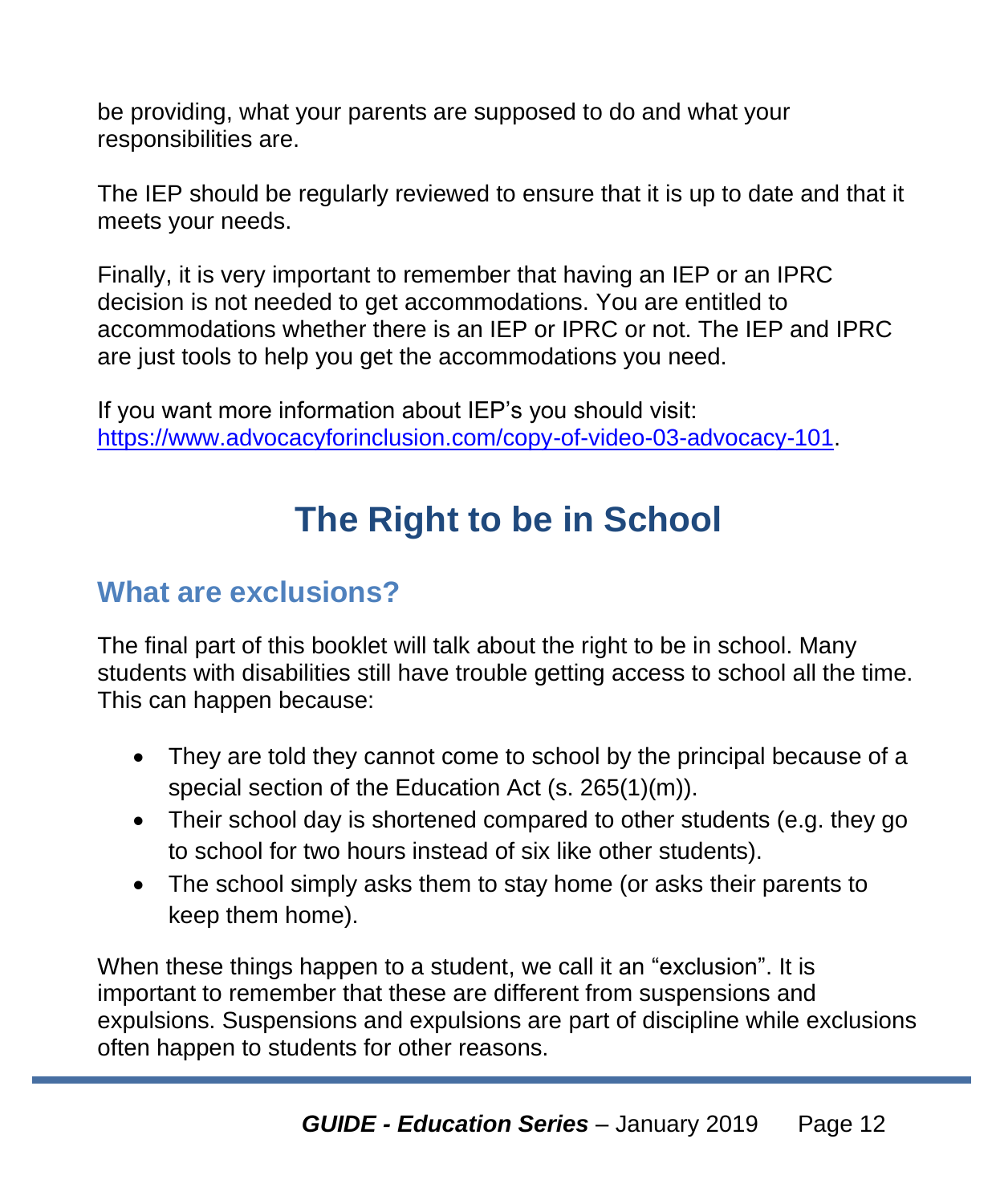#### **Don't I have the right to be in school?**

You do have the right to be in school. This right is in the *Education Act* and the *Code.* The *Education Act* says that any pupil who lives in Ontario has a right to go to school. They have this right even if their parents are not Canadian or do not have legal status in Canada.

There are only very specific times when a school board can tell you that you cannot come to school. This includes times when you have been suspended, expelled or excluded. However, even if a school does this, your parents have the right to appeal this decision and should do so if the decision is unfair. You should speak with a lawyer about this.

If you want to know more about exclusions, ARCH has developed a tool kit that can be accessed at [www.archdisabilitylaw.ca.](http://www.archdisabilitylaw.ca/)

For more information, you may also wish to visit: <https://www.advocacyforinclusion.com/copy-of-video-06-inclusive-educatio>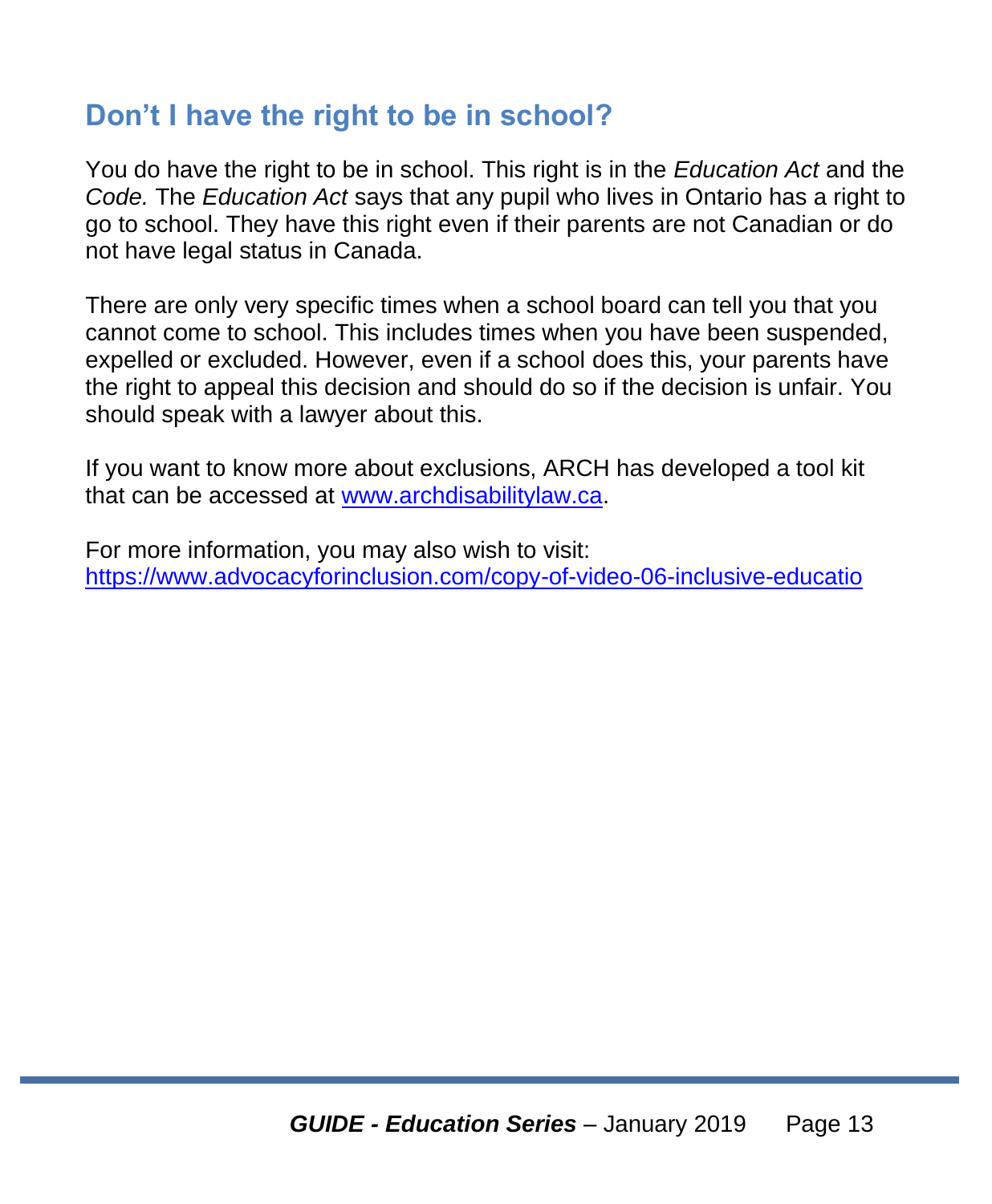### **Resources**

If you require additional assistance, you can contact:

#### **ARCH Disability Law Centre**

Tel: 416-482-8255 TTY: 416-482-1254 Toll Free: 1-866-482-2724 TTY Toll Free: 1-866-482-2728 archintake@lao.on.ca [www.archdisabilitylaw.ca](http://www.archdisabilitylaw.ca/)

#### **Justice for Children and Youth**

Tel: 416-920-1633 Toll Free: 1-866-999-JFCY (5329) Website: [www.jfcy.org](http://www.jfcy.org/)

#### **Human Rights Legal Support Centre**

Tel: 416-597-4900 Toll Free: 1-866-625-5179 TTY: 416-597-4903 TTY Toll Free: 1-866-612-8627 Website: [www.hrlsc.on.ca](http://www.hrlsc.on.ca/)

#### **Child Advocacy Project – A program of Pro Bono Law Ontario**

Tel: 416-977-4448 ext. 226 website: [www.childadvocacy.ca](http://www.childadvocacy.ca/)